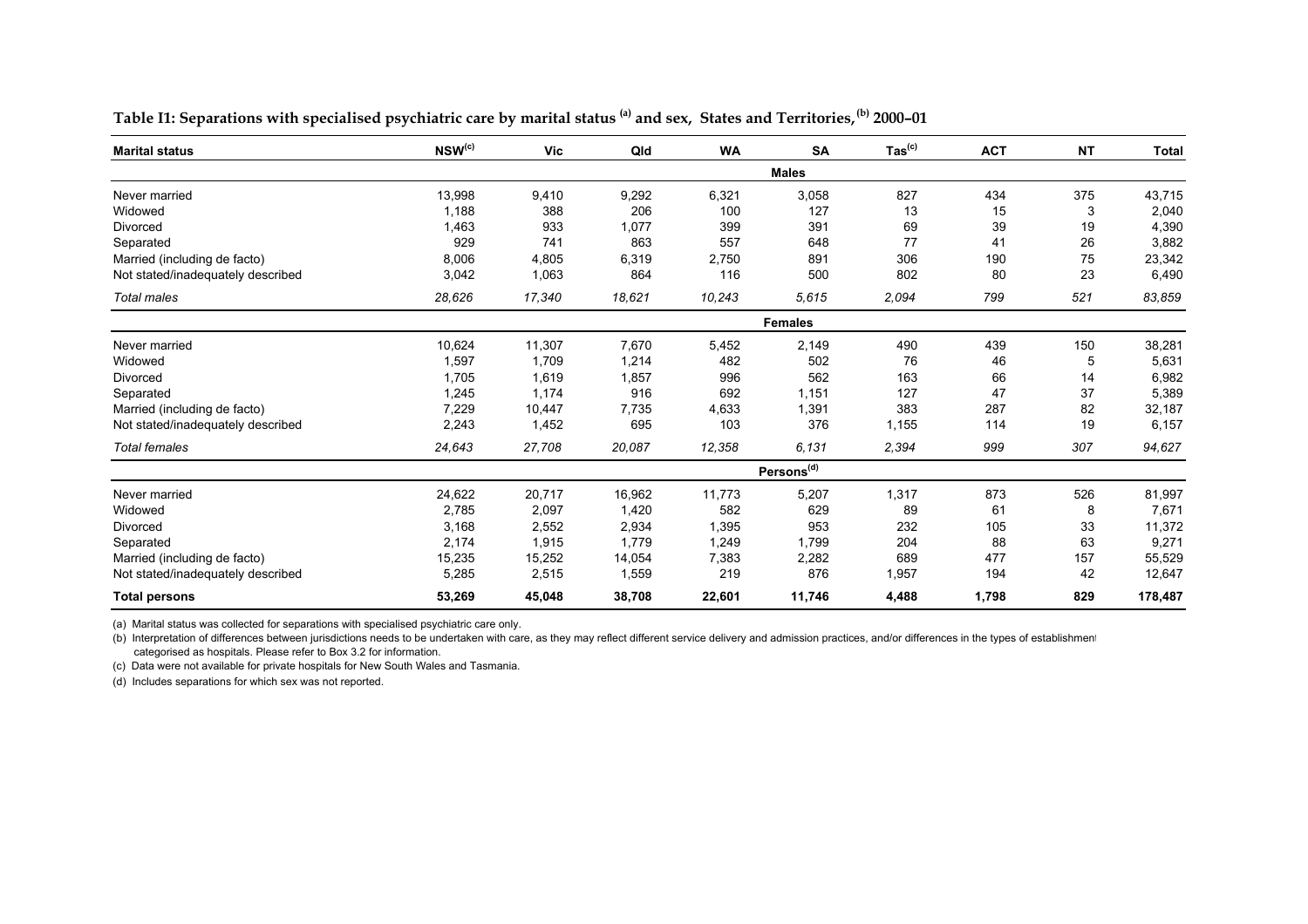|                                     |          | <b>Separations</b> |              |             |                                      | Average<br>length of | <b>Psychiatric</b><br>care days per |
|-------------------------------------|----------|--------------------|--------------|-------------|--------------------------------------|----------------------|-------------------------------------|
| <b>Country of birth</b>             | Same day | Overnight          | <b>Total</b> |             | Patient Psychiatric<br>care days     | stav<br>(overnight)  | overnight<br>separation             |
|                                     |          |                    |              |             | With specialised psychiatric care    |                      |                                     |
| Australia                           | 8,074    | 15,458             | 23,532       | 384,123     | 380,411                              | 24.3                 | 24.1                                |
| Per 1,000 population <sup>(a)</sup> | 4.7      | 5.4                | 10.2         | 118.5       | 117.2                                | $\sim$               | $\sim$ $\sim$                       |
| Other English-speaking countries    | 5,844    | 7,291              | 13,135       | 137,762     | 135,847                              | 18.1                 | 17.8                                |
| Per 1,000 population <sup>(a)</sup> | 2.8      | 3.7                | 6.5          | 64.7        | 63.8                                 | $\sim$ $\sim$        | $\sim$ $\sim$                       |
| Non-English-speaking countries      | 65,553   | 76,267             | 141,820      | 1,629,556   | 1,611,784                            | 20.5                 | 20.3                                |
| Per 1,000 population <sup>(a)</sup> | 2.5      | 4.9                | 7.4          | 117.2       | 116.1                                | $\sim$ $\sim$        | $\sim$ $\sim$                       |
| Total                               | 79,471   | 99.016             | 178,487      | 2, 151, 441 | 2.128.042                            | 20.9                 | 20.7                                |
|                                     |          |                    |              |             | Without specialised psychiatric care |                      |                                     |
| Australia                           | 4.016    | 6.605              | 10,621       | 68,429      | . .                                  | 9.8                  | . .                                 |
| Per 1,000 population <sup>(a)</sup> | 1.6      | 3.9                | 5.5          | 36.9        | . .                                  | $\sim$ $\sim$        | $\cdot$ .                           |
| Other English-speaking countries    | 1,990    | 4,822              | 6,812        | 54,391      | . .                                  | 10.9                 | . .                                 |
| Per 1,000 population <sup>(a)</sup> | 1.1      | 2.4                | 3.5          | 23.6        | $\cdot$ .                            | $\sim$ $\sim$        | . .                                 |
| Non-English-speaking countries      | 23,117   | 55,836             | 78,953       | 507,001     | . .                                  | 8.7                  | . .                                 |
| Per 1,000 population <sup>(a)</sup> | 1.4      | 2.3                | 3.7          | 22.1        | . .                                  | $\sim$ $\sim$        | . .                                 |
| Total                               | 29,123   | 67,263             | 96,386       | 629,821     | . .                                  | 8.9                  | $\sim$ $\sim$                       |

## **Table I2: Mental health-related separations by country of birth, Australia, 2000–01**

(a) Rates are indirectly age-standardised based on the estimated resident population for 30 June 2000.

. . Not applicable.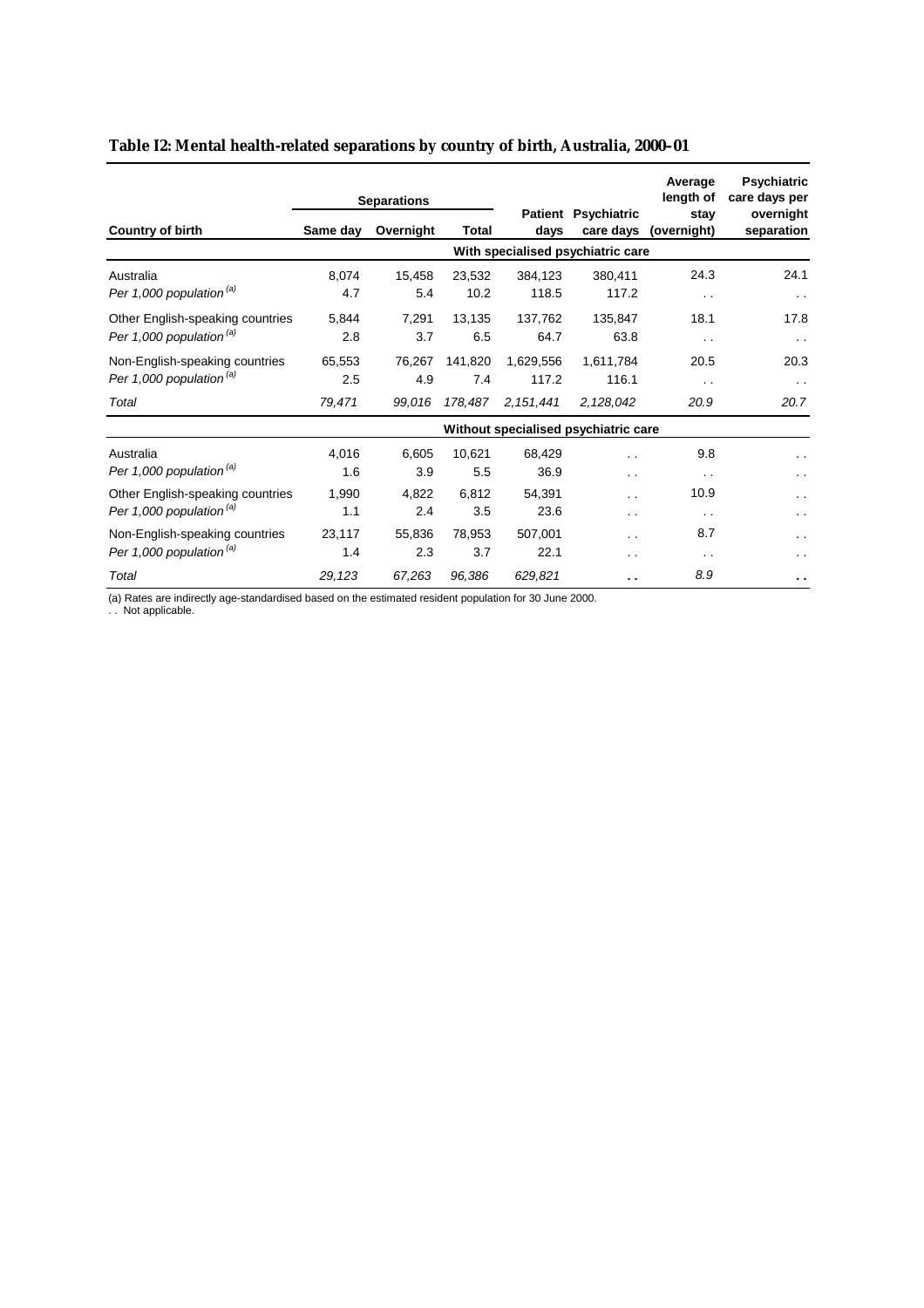|                            |                                                                          | Under 15       |           |                |                |                   |                | 65 and       |                      |
|----------------------------|--------------------------------------------------------------------------|----------------|-----------|----------------|----------------|-------------------|----------------|--------------|----------------------|
| <b>Principal diagnosis</b> |                                                                          | years          | $15 - 24$ | $25 - 34$      | $35 - 44$      | $45 - 54$         | $55 - 64$      | over         | Total <sup>(a)</sup> |
| F00-F03                    | Dementia                                                                 | $\mathbf 0$    | 32        | 8              | 22             | 1,050             | 1,227          | 35,940       | 38,279               |
| F04-F09                    | Other organic mental disorders                                           | $\mathbf 0$    | 926       | 2,411          | 6,885          | 2,825             | 1,532          | 4,222        | 18,801               |
| F <sub>10</sub>            | Mental and behavioural disorders due to use of alcohol                   | $\overline{1}$ | 1,199     | 2,789          | 6,426          | 17,064            | 12,179         | 12,649       | 52,307               |
| F11-F19                    | Mental and behav disorders due to other psychoactive substances use      | 83             | 13,613    | 10,758         | 4,281          | 1,192             | 242            | 237          | 30,406               |
| F <sub>20</sub>            | Schizophrenia                                                            | 137            | 85,519    | 174,999        | 85,005         | 68,694            | 13,091         | 18,131       | 445,576              |
| F21, F24,                  | Schizotypal and other delusional disorders                               | 132            | 5,794     | 4,439          | 1,944          | 3,949             | 178            | 799          | 17,235               |
| F28-F29                    |                                                                          |                |           |                |                |                   |                |              |                      |
| F <sub>22</sub>            | Persistent delusional disorders                                          | $\mathbf 0$    | 1,100     | 2,069          | 1,742          | 2,058             | 668            | 2,421        | 10,058               |
| F <sub>23</sub>            | Acute and transient psychotic disorders                                  | 179            | 4,564     | 3,189          | 1,669          | 794               | 381            | 486          | 11,262               |
| F <sub>25</sub>            | Schizoaffective disorders                                                | 8              | 8,688     | 15,482         | 10,815         | 7,539             | 2,403          | 3,763        | 48,698               |
| F30                        | Manic episode                                                            | $\mathbf 0$    | 1,542     | 1,572          | 910            | 836               | 316            | 1,705        | 6,881                |
| F31                        | Bipolar affective disorders                                              | 117            | 10,217    | 15,878         | 15,403         | 12,830            | 7,570          | 10,203       | 72,218               |
| F32                        | Depressive episode                                                       | 716            | 7,223     | 11,746         | 14,444         | 17,282            | 11,293         | 21,646       | 84,350               |
| F33                        | Recurrent depressive disorders                                           | 8              | 1,619     | 2,877          | 4,432          | 7,063             | 4,734          | 9,373        | 30,106               |
| F34                        | Persistent mood (affective) disorders                                    | 65             | 832       | 1,133          | 1,381          | 986               | 313            | 514          | 5,224                |
| F38, F39                   | Other and unspecified mood (affective) disorders                         | $\overline{1}$ | 128       | 121            | 59             | 240               | 18             | $\mathbf 0$  | 567                  |
| F40                        | Phobic anxiety disorders                                                 | $\mathbf 0$    | 154       | 76             | 99             | 76                | 42             | 190          | 637                  |
| F41                        | Other anxiety disorders                                                  | 373            | 792       | 1,506          | 1,233          | 1,337             | 1,069          | 1,246        | 7,556                |
| F42                        | Obsessive-compulsive disorders                                           | 264            | 533       | 632            | 455            | 275               | 306            | $\mathbf 0$  | 2,465                |
| F43                        | Reaction to severe stress and adjustment disorders                       | 711            | 4,637     | 7,905          | 7,923          | 14,482            | 6,886          | 3,158        | 45,702               |
| F44                        | Dissociative (conversion) disorders                                      | 57             | 125       | 60             | 124            | 80                | 35             | 155          | 636                  |
| F45, F48                   | Somatoform and other neurotic disorders                                  | 32             | 76        | 63             | 116            | 274               | 22             | 226          | 809                  |
| F50                        | Eating disorders                                                         | 279            | 721       | 525            | 58             | $12 \overline{ }$ | $\mathbf 0$    | 8            | 1,603                |
| F51-F59                    | Other behav syndromes associated w phys dist & phys factors              | $\mathbf 0$    | 8         | 90             | 14             | 68                | 24             | 46           | 250                  |
| F60                        | Specific personality disorders                                           | 35             | 1,952     | 4,716          | 2,847          | 908               | 410            | 529          | 11,397               |
| F60-F69                    | Disorders of adult personality and behaviour                             | 27             | 262       | 626            | 324            | 241               | 149            | 183          | 1,812                |
| F70-F79                    | Mental retardation                                                       | 28             | 2,819     | 587            | 2,048          | 1,183             | 214            | 883          | 7,762                |
| F80-F89                    | Disorders of pscychological development                                  | 510            | 1,184     | 131            | 218            | 234               | 10             | 13           | 2,300                |
| F90                        | Hyperkinetic disorders                                                   | 1,203          | 334       | 72             | $\overline{7}$ | $\mathbf 0$       | $\Omega$       | $\Omega$     | 1,616                |
| F91                        | Conduct disorders                                                        | 2,520          | 537       | 87             | 19             | 15                | 113            | 134          | 3,425                |
| F92-F98                    | Other & unspec disorders w onset childhood adolescence                   | 1,045          | 144       | 30             | 51             | 77                | 0              | 0            | 1,347                |
| F99                        | Mental disorder not otherwise specified                                  | $\Omega$       | 21        | 19             | 28             | 20                | $\mathbf{1}$   | 227          | 316                  |
| G30                        | Alzheimers disease                                                       | 0              | $\Omega$  | 0              | 0              | 200               | 1,172          | 14,784       | 16,156               |
| G47                        | Sleep disorders                                                          | $\mathbf 0$    | 103       | $\mathbf{1}$   | $\mathbf 0$    | 2                 | $\overline{2}$ | $\mathbf{1}$ | 109                  |
| <b>R44</b>                 | Other symptoms & signs involving general sensations and perceptions      | 12             | 22        | 8              | 3              | $\overline{7}$    | $\Omega$       | 8            | 60                   |
| R45                        | Symptoms & signs involving emotional state                               | $\mathbf 0$    | 26        | 19             | 36             | $\mathbf 0$       | 8              | 38           | 127                  |
|                            | Other factors related to mental and behavioural disorders <sup>(b)</sup> | 825            | 127       | 187            | 319            | 115               | 48             | 15           | 1,636                |
|                            | Other factors related to substance use <sup>(c)</sup>                    | 0              | 0         | $\overline{c}$ | 0              | $\overline{7}$    | $\mathbf 0$    | $\mathbf 0$  | 9                    |
|                            | Other <sup>(d)</sup>                                                     | 250            | 6,180     | 16,276         | 14,831         | 9,725             | 10,603         | 27,456       | 85,321               |
|                            | Not reported                                                             | -1             | 2,688     | 3,426          | 18,361         | 3,367             | 14,977         | 3,715        | 46,535               |
|                            | Total <sup>(a)</sup>                                                     | 9,619          | 166,441   | 286,515        | 204,532        | 177,107           | 92,236         |              | 175,104 1,111,554    |

Table I3a: Patient days for overnight mental health-related separations with specialised psychiatric care for male patients, by principal diagnosis in **ICD-10-AM groupings and age group, Australia, 2000–01**

(a) Includes separations for which sex and/or age were not reported.

(b) Includes Z00.4, Z03.2, Z04.6, Z09.3, Z13.3, Z54.3, Z61.9, Z63.1, Z63.8, Z63.9, Z65.8, Z65.9, Z76.0.

(c) Includes Z50.2, Z50.3, Z71.4, Z71.5.

(d) All other codes not included in the mental health principal diagnosis as listed in Appendix 3.

*Note:* Abbreviations; behav—behavioural, unspec—unspecified, w—with, phys—physical, dist—disturbances, dis—diseases, nerv sys—nervous system, complic— complicating,

preg—pregnancy, child—childbirth, puerp—puerperium.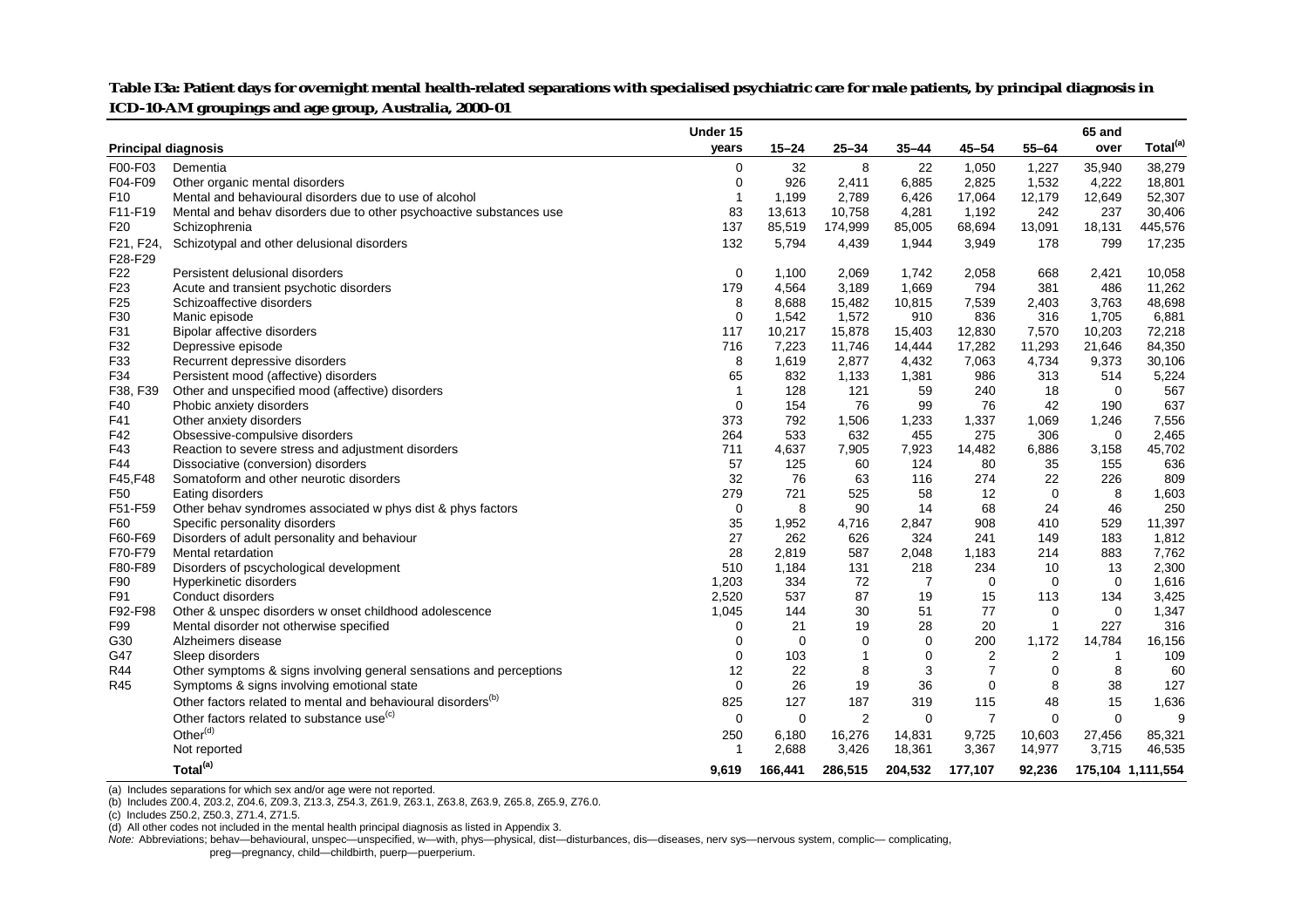|                            |                                                                          | Under 15       |                |              |                          |                |                | 65 and         |                      |
|----------------------------|--------------------------------------------------------------------------|----------------|----------------|--------------|--------------------------|----------------|----------------|----------------|----------------------|
| <b>Principal diagnosis</b> |                                                                          | years          | $15 - 24$      | $25 - 34$    | $35 - 44$                | $45 - 54$      | $55 - 64$      | over           | Total <sup>(a)</sup> |
| F00-F03                    | Dementia                                                                 | 3              | 0              | 17           | 78                       | 235            | 5,429          | 63,174         | 68,936               |
| F04-F09                    | Other organic mental disorders                                           | 60             | 117            | 144          | 316                      | 418            | 827            | 14,388         | 16,270               |
| F <sub>10</sub>            | Mental and behavioural disorders due to use of alcohol                   | 101            | 1,274          | 5,028        | 10,396                   | 10,981         | 6,456          | 7,827          | 42,063               |
| F11-F19                    | Mental and behav disorders due to other psychoactive substances use      | 65             | 5,759          | 8,006        | 4,604                    | 1,226          | 302            | 391            | 20,353               |
| F <sub>20</sub>            | Schizophrenia                                                            | 2              | 1,359          | 1,986        | 1,194                    | 510            | 448            | 785            | 6,284                |
| F21, F24,                  | Schizotypal and other delusional disorders                               | 23             | 169            | 123          | 82                       | 49             | 71             | 325            | 842                  |
| F28-F29                    |                                                                          |                |                |              |                          |                |                |                |                      |
| F22                        | Persistent delusional disorders                                          | -1             | 52             | 61           | 61                       | 40             | 87             | 657            | 959                  |
| F <sub>23</sub>            | Acute and transient psychotic disorders                                  | 20             | 187            | 182          | 245                      | 86             | 15             | 336            | 1,071                |
| F <sub>25</sub>            | Schizoaffective disorders                                                | $\mathbf 0$    | 106            | 424          | 338                      | 98             | 31             | 386            | 1,383                |
| F30                        | Manic episode                                                            | 16             | 49             | 25           | 35                       | 46             | 61             | 213            | 445                  |
| F31                        | Bipolar affective disorders                                              | 21             | 326            | 396          | 627                      | 879            | 712            | 1,329          | 4,290                |
| F32                        | Depressive episode                                                       | 202            | 1,032          | 1,900        | 3,035                    | 2,688          | 1,949          | 9,971          | 20,777               |
| F33                        | Recurrent depressive disorders                                           | 19             | 276            | 292          | 1,067                    | 1,320          | 1,883          | 2,137          | 6,994                |
| F34                        | Persistent mood (affective) disorders                                    | 23             | 74             | 124          | 110                      | 89             | 35             | 175            | 630                  |
| F38, F39                   | Other and unspecified mood (affective) disorders                         | 3              | 15             | 15           | 4                        | 17             | 17             | 52             | 123                  |
| F40                        | Phobic anxiety disorders                                                 | 12             | $\overline{2}$ | 3            | 8                        | 15             | 15             | $\overline{7}$ | 62                   |
| F41                        | Other anxiety disorders                                                  | 56             | 246            | 657          | 819                      | 905            | 959            | 2,858          | 6,500                |
| F42                        | Obsessive-compulsive disorders                                           | $\overline{4}$ | $\overline{2}$ | 51           | 5                        | 48             | $\overline{4}$ | 232            | 346                  |
| F43                        | Reaction to severe stress and adjustment disorders                       | 79             | 521            | 1,420        | 1,680                    | 6,898          | 3,266          | 1,220          | 15,084               |
| F44                        | Dissociative (conversion) disorders                                      | 159            | 235            | 101          | 160                      | 163            | 131            | 853            | 1,802                |
| F45,F48                    | Somatoform and other neurotic disorders                                  | 114            | 155            | 62           | 89                       | 41             | 70             | 186            | 717                  |
| F <sub>50</sub>            | Eating disorders                                                         | 85             | 342            | 42           | 21                       | 17             | 31             | 23             | 561                  |
| F51-F59                    | Other behav syndromes associated w phys dist & phys factors              | 4,200          | 14             | 29           | 54                       | 29             | 81             | 117            | 4,524                |
| F60                        | Specific personality disorders                                           | 5              | 150            | 207          | 257                      | 117            | 45             | 79             | 860                  |
| F60-F69                    | Disorders of adult personality and behaviour                             | 25             | 22             | 201          | 228                      | 81             | 101            | 352            | 1,010                |
| F70-F79                    | Mental retardation                                                       | 21             | 27             | 22           | 58                       | 51             | 47             | 5              | 231                  |
| F80-F89                    | Disorders of pscychological development                                  | 623            | 48             | 0            | $\overline{\phantom{a}}$ | 27             | 5              | 8              | 712                  |
| F90                        | Hyperkinetic disorders                                                   | 131            | 19             | $\mathbf 0$  | $\mathbf 0$              | 11             | 0              | 0              | 161                  |
| F91                        | Conduct disorders                                                        | 485            | 44             | 22           | 59                       | 46             | 38             | 136            | 830                  |
| F92-F98                    | Other & unspec disorders w onset childhood adolescence                   | 690            | 60             | $\mathbf{1}$ | 3                        | $\overline{4}$ | 61             | $\mathbf 0$    | 819                  |
| F99                        | Mental disorder not otherwise specified                                  | $\mathbf 0$    | 67             | 29           | 14                       | $\overline{2}$ | $\overline{2}$ | 3              | 117                  |
| G30                        | Alzheimers disease                                                       | $\Omega$       | $\mathbf 0$    | $\mathbf 0$  | $\mathbf 0$              | 100            | 701            | 15,433         | 16,234               |
| G47                        | Sleep disorders                                                          | 7,877          | 22             | 60           | 104                      | 115            | 120            | 192            | 8,490                |
| <b>R44</b>                 | Other symptoms & signs involving general sensations and perceptions      | 9              | 10             | 32           | 15                       | 36             | 46             | 502            | 650                  |
| R45                        | Symptoms & signs involving emotional state                               | 67             | 31             | 22           | 54                       | 16             | $\mathbf{1}$   | 218            | 409                  |
| <b>R48</b>                 | Dyslexia and other symbolic dysfunctions, not elsewhere classified       | $\Omega$       | $\mathbf 0$    | $\mathbf 0$  | $\mathbf 0$              | 42             | 0              | 105            | 147                  |
|                            | Other factors related to mental and behavioural disorders <sup>(b)</sup> | 119            | 97             | 238          | 155                      | 11             | 4              | 93             | 717                  |
|                            | Other factors related to substance use <sup>(c)</sup>                    | $\Omega$       | 41             | 98           | 118                      | 69             | 32             | 146            | 504                  |
|                            | Total <sup>(a)</sup>                                                     | 15,320         | 12,950         | 22,020       | 26,094                   | 27,526         | 24,083         | 124,914        | 252,907              |

Table I3b: Patient days for mental health-related overnight separations without specialised psychiatric care for male patients, by principal diagnosis in **ICD-10-AM groupings and age group, Australia, 2000–01**

(a) Includes separations for which sex and/or age were not reported.

(b) Includes Z00.4, Z03.2, Z04.6, Z09.3, Z13.3, Z54.3, Z61.9, Z63.1, Z63.8, Z63.9, Z65.8, Z65.9, Z76.0.

(c) Includes Z50.2, Z50.3, Z71.4, Z71.5.

*Note:* Abbreviations; behav—behavioural, unspec—unspecified, w—with, phys—physical, dist—disturbances, dis—diseases, nerv sys—nervous system, complic— complicating, preg—pregnancy, child—childbirth, puerp—puerperium.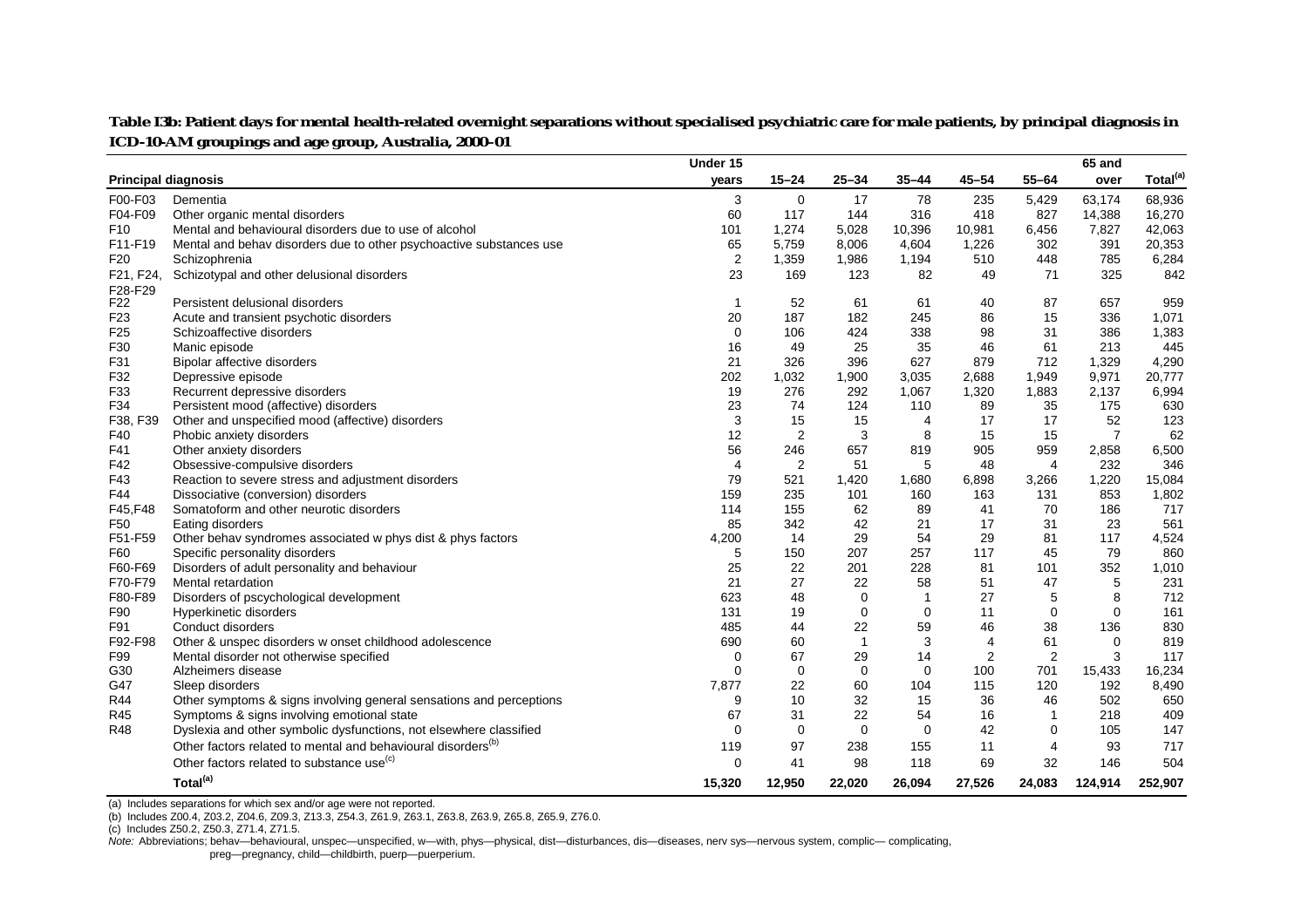|                 |                                                                          | Under 15                |             |             |             |                |             | 65 and      |                      |
|-----------------|--------------------------------------------------------------------------|-------------------------|-------------|-------------|-------------|----------------|-------------|-------------|----------------------|
|                 | <b>Principal diagnosis</b>                                               | years                   | $15 - 24$   | $25 - 34$   | $35 - 44$   | $45 - 54$      | $55 - 64$   | over        | Total <sup>(a)</sup> |
| F00-F03         | Dementia                                                                 | $\mathbf 0$             | $\mathbf 0$ | 74          | 325         | 6,196          | 7,123       | 27,188      | 40,906               |
| F04-F09         | Other organic mental disorders                                           | 23                      | 430         | 853         | 4,695       | 3,493          | 1,127       | 5,524       | 16,145               |
| F <sub>10</sub> | Mental and behavioural disorders due to use of alcohol                   | $\overline{1}$          | 881         | 2,658       | 4,111       | 4,438          | 9,396       | 1,807       | 23,292               |
| F11-F19         | Mental and behav disorders due to other psychoactive substances use      | 42                      | 6,713       | 5,710       | 3,547       | 990            | 395         | 338         | 17,735               |
| F <sub>20</sub> | Schizophrenia                                                            | 128                     | 22,136      | 43,179      | 42,537      | 26,950         | 23,212      | 26,468      | 184,610              |
| F21, F24,       | Schizotypal and other delusional disorders                               | 146                     | 3,559       | 2,792       | 1,501       | 1,109          | 202         | 1,092       | 10,401               |
| F28-F29         |                                                                          |                         |             |             |             |                |             |             |                      |
| F22             | Persistent delusional disorders                                          | $\mathbf 0$             | 416         | 1,304       | 1,674       | 1,628          | 1,229       | 3,856       | 10,107               |
| F <sub>23</sub> | Acute and transient psychotic disorders                                  | 184                     | 2,507       | 3,204       | 1,984       | 1,091          | 498         | 1,032       | 10,500               |
| F <sub>25</sub> | Schizoaffective disorders                                                | 150                     | 5,700       | 13,091      | 18,184      | 10,333         | 6,912       | 9,027       | 63,397               |
| F30             | Manic episode                                                            | 30                      | 1,042       | 1,084       | 1,017       | 1,106          | 543         | 1,572       | 6,394                |
| F31             | Bipolar affective disorders                                              | 58                      | 8,994       | 18,899      | 21,351      | 19,721         | 20,494      | 27,636      | 117,153              |
| F32             | Depressive episode                                                       | 1,408                   | 14,691      | 22,672      | 26,282      | 23,769         | 14,389      | 45,587      | 148,798              |
| F33             | Recurrent depressive disorders                                           | 108                     | 4,012       | 8,049       | 14,850      | 16,989         | 8,920       | 26,311      | 79,239               |
| F34             | Persistent mood (affective) disorders                                    | 116                     | 2,123       | 2,285       | 1,877       | 2,296          | 563         | 810         | 10,070               |
| F38, F39        | Other and unspecified mood (affective) disorders                         | 3                       | 107         | 109         | 148         | 186            | 209         | 290         | 1,052                |
| F40             | Phobic anxiety disorders                                                 | 50                      | 431         | 269         | 380         | 245            | 75          | 259         | 1,709                |
| F41             | Other anxiety disorders                                                  | 435                     | 1,322       | 1,991       | 2,627       | 3,048          | 2,367       | 4,698       | 16,488               |
| F42             | Obsessive-compulsive disorders                                           | 151                     | 703         | 806         | 748         | 773            | 288         | 456         | 3,925                |
| F43             | Reaction to severe stress and adjustment disorders                       | 1,082                   | 9,067       | 10,578      | 10,074      | 5,622          | 2,069       | 2,592       | 41,084               |
| F44             | Dissociative (conversion) disorders                                      | 156                     | 821         | 1,670       | 1,807       | 1,758          | 309         | 80          | 6,601                |
| F45, F48        | Somatoform and other neurotic disorders                                  | 222                     | 103         | 136         | 340         | 257            | 166         | 461         | 1,685                |
| F50             | Eating disorders                                                         | 1,835                   | 16,516      | 6,408       | 2,174       | 752            | 118         | 187         | 27,990               |
| F51-F59         | Other behav syndromes associated w phys dist & phys factors              | 20                      | 547         | 4,105       | 1,575       | 57             | 23          | $\mathbf 0$ | 6,327                |
| F60             | Specific personality disorders                                           | 339                     | 7,305       | 8,447       | 7,356       | 2,699          | 628         | 1,295       | 28,069               |
| F60-F69         | Disorders of adult personality and behaviour                             | $\Omega$                | 375         | 295         | 502         | 237            | 93          | 21          | 1,523                |
| F70-F79         | Mental retardation                                                       | 74                      | 172         | 703         | 258         | 1,009          | 1,021       | 129         | 3,366                |
| F80-F89         | Disorders of pscychological development                                  | 136                     | 222         | 359         | 45          | 7              | 8           | $\mathbf 0$ | 777                  |
| F90             | Hyperkinetic disorders                                                   | 88                      | 129         | $\mathbf 0$ | $\mathbf 0$ | $\mathbf 0$    | 15          | $\mathbf 0$ | 232                  |
| F91             | Conduct disorders                                                        | 562                     | 578         | 43          | 72          | 166            | $\mathbf 0$ | 49          | 1,470                |
| F92-F98         | Other & unspec disorders w onset childhood adolescence                   | 473                     | 327         | 21          | 5           | $\mathbf 0$    | $\mathbf 0$ | $\mathbf 0$ | 826                  |
| F99             | Mental disorder not otherwise specified                                  | $\overline{\mathbf{c}}$ | 211         | 69          | 9           | 92             | 15          | 153         | 551                  |
| G30             | Alzheimers disease                                                       | $\mathbf 0$             | $\mathbf 0$ | $\mathbf 0$ | $\mathbf 0$ | 224            | 1,132       | 15,431      | 16,787               |
| G47             | Sleep disorders                                                          | 5                       | $\mathbf 0$ | 23          | 25          | $\overline{1}$ | 0           | 0           | 54                   |
| O99.3           | Mental disorders & dis of the nerv sys complic preg, child & puerp       | $\mathbf 0$             | 208         | 742         | 353         | 17             | $\mathbf 0$ | $\mathbf 0$ | 1,320                |
| R44             | Other symptoms & signs involving general sensations and perceptions      | 0                       | 42          | 10          | 3           | $\mathbf 0$    | $\mathbf 0$ | 55          | 110                  |
| R45             | Symptoms & signs involving emotional state                               | $\mathbf 0$             | 20          | 15          | 1           | $\overline{7}$ | $\mathbf 0$ | $\mathbf 0$ | 43                   |
|                 | Other factors related to mental and behavioural disorders <sup>(b)</sup> | 642                     | 124         | 459         | 454         | 116            | 13          | $\,$ 5 $\,$ | 1,813                |
|                 | Other factors related to substance use <sup>(c)</sup>                    | $\mathbf 0$             | 0           | 0           | $\mathbf 0$ | 0              | 11          | $\mathbf 0$ | 11                   |
|                 | Other <sup>(d)</sup>                                                     | 328                     | 3,920       | 6,099       | 10,970      | 10,122         | 5,047       | 14,892      | 51,378               |
|                 | Not reported                                                             | 4                       | 488         | 1,017       | 635         | 460            | 456         | 3,410       | 6,470                |
|                 | Total <sup>(a)</sup>                                                     | 9,001                   | 116,942     | 170,228     | 184,496     | 147,964        | 109,066     | 222,711     | 960,408              |
|                 |                                                                          |                         |             |             |             |                |             |             |                      |

Table I4a: Patient days for overnight mental health-related separations with specialised psychiatric care for female patients, by principal diagnosis in **ICD-10-AM groupings and age group, Australia, 2000–01**

(a) Includes separations for which sex and/or age were not reported.

(b) Includes Z00.4, Z03.2, Z04.6, Z09.3, Z13.3, Z54.3, Z61.9, Z63.1, Z63.8, Z63.9, Z65.8, Z65.9, Z76.0.

(c) Includes Z50.2, Z50.3, Z71.4, Z71.5.

(d) All other codes not included in the mental health principal diagnosis as listed in Appendix 3.

Note: Abbreviations; behav—behavioural, unspec—unspecified, w—with, phys—physical, dist—disturbances, dis—diseases, nerv sys—nervous system, complic- complicating, preg—pregnancy, child—childbirth, puerp—puerperium.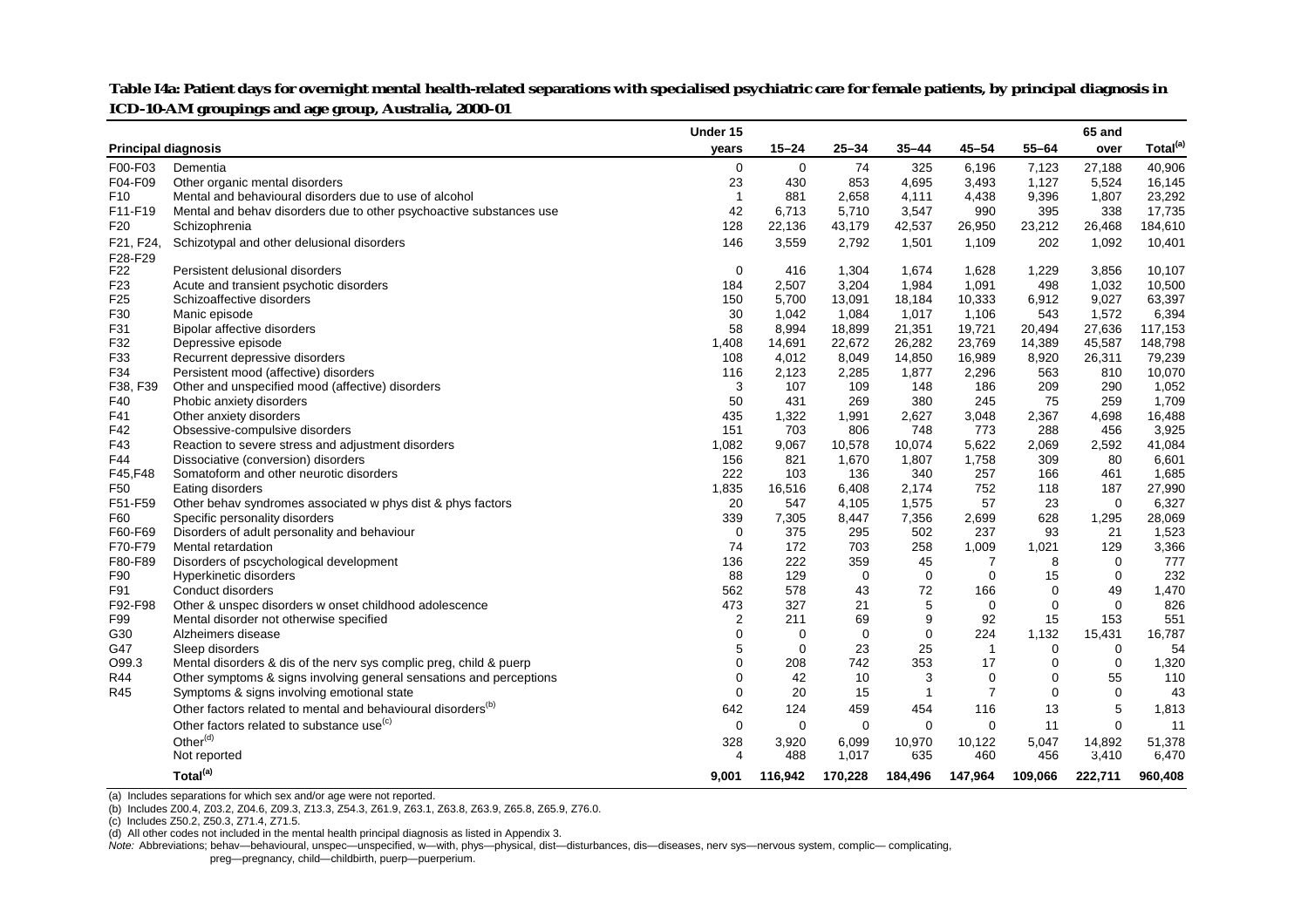|                 |                                                                          | Under 15       |           |                  |                |                |              | 65 and         |                      |
|-----------------|--------------------------------------------------------------------------|----------------|-----------|------------------|----------------|----------------|--------------|----------------|----------------------|
|                 | <b>Principal diagnosis</b>                                               | vears          | $15 - 24$ | $25 - 34$        | $35 - 44$      | $45 - 54$      | $55 - 64$    | over           | Total <sup>(a)</sup> |
| F00-F03         | Dementia                                                                 | $\mathbf 0$    | 6         | 12               | 11             | 335            | 3,298        | 84,149         | 87,811               |
| F04-F09         | Other organic mental disorders                                           | 40             | 43        | 126              | 211            | 627            | 988          | 25,585         | 27,620               |
| F <sub>10</sub> | Mental and behavioural disorders due to use of alcohol                   | 113            | 856       | 2,360            | 4,826          | 4,425          | 2,519        | 2,516          | 17,615               |
| F11-F19         | Mental and behav disorders due to other psychoactive substances use      | 63             | 3,161     | 4,202            | 3,114          | 1,013          | 526          | 883            | 12,962               |
| F <sub>20</sub> | Schizophrenia                                                            | 14             | 480       | 1,058            | 1,010          | 1,002          | 548          | 3,975          | 8,087                |
| F21, F24,       | Schizotypal and other delusional disorders                               | 83             | 151       | 151              | 112            | 78             | 148          | 520            | 1,243                |
| F28-F29         |                                                                          |                |           |                  |                |                |              |                |                      |
| F22             | Persistent delusional disorders                                          | $\overline{7}$ | 37        | 52               | 33             | 93             | 115          | 1,814          | 2,151                |
| F <sub>23</sub> | Acute and transient psychotic disorders                                  | 20             | 170       | 405              | 200            | 190            | 182          | 672            | 1,839                |
| F <sub>25</sub> | Schizoaffective disorders                                                | 0              | 192       | 292              | 587            | 534            | 665          | 475            | 2,745                |
| F30             | Manic episode                                                            | 0              | 8         | 61               | 120            | 80             | 111          | 326            | 706                  |
| F31             | Bipolar affective disorders                                              | 56             | 275       | 796              | 1,071          | 1,064          | 871          | 3,148          | 7,281                |
| F32             | Depressive episode                                                       | 441            | 2,602     | 4,681            | 6,531          | 4,910          | 2,952        | 17,957         | 40,074               |
| F33             | Recurrent depressive disorders                                           | 58             | 480       | 1,787            | 2,856          | 3,027          | 1,393        | 4,124          | 13,725               |
| F34             | Persistent mood (affective) disorders                                    | 0              | 212       | 320              | 309            | 328            | 216          | 212            | 1,597                |
| F38, F39        | Other and unspecified mood (affective) disorders                         | 3              | 8         | 32               | 40             | 40             | 18           | 139            | 280                  |
| F40             | Phobic anxiety disorders                                                 | 48             | 4         | 58               | 31             | 80             | 11           | 149            | 381                  |
| F41             | Other anxiety disorders                                                  | 90             | 869       | 2,565            | 2,463          | 2,408          | 1,791        | 9,875          | 20,061               |
| F42             | Obsessive-compulsive disorders                                           | 15             | 32        | 17               | 36             | 18             | 38           | 42             | 198                  |
| F43             | Reaction to severe stress and adjustment disorders                       | 146            | 1,024     | 2,525            | 2,089          | 1,676          | 535          | 960            | 8,955                |
| F44             | Dissociative (conversion) disorders                                      | 366            | 459       | 499              | 448            | 427            | 302          | 844            | 3,345                |
| F45, F48        | Somatoform and other neurotic disorders                                  | 130            | 434       | 234              | 267            | 304            | 231          | 622            | 2,222                |
| F50             | Eating disorders                                                         | 4.306          | 8,170     | 1,020            | 586            | 319            | 42           | 363            | 14,806               |
| F51-F59         | Other behav syndromes associated w phys dist & phys factors              | 2,996          | 659       | 2,520            | 733            | 23             | $\mathbf{1}$ | 102            | 7,034                |
| F60             | Specific personality disorders                                           | 32             | 425       | 501              | 546            | 415            | 133          | 1,545          | 3,597                |
| F60-F69         | Disorders of adult personality and behaviour                             | 26             | 48        | 140              | 146            | 142            | 123          | 119            | 744                  |
| F70-F79         | Mental retardation                                                       | 29             | 18        | 98               | 93             | 19             | 102          | 519            | 878                  |
| F80-F89         | Disorders of pscychological development                                  | 123            | 11        | $\boldsymbol{2}$ | 35             | 30             | 3            | 73             | 277                  |
| F90             | Hyperkinetic disorders                                                   | 11             | 0         | $\overline{2}$   | $\overline{4}$ | $\Omega$       | 0            | $\mathbf 0$    | 17                   |
| F91             | Conduct disorders                                                        | 307            | 23        | 12               | 6              | 46             | 1            | 230            | 625                  |
| F92-F98         | Other & unspec disorders w onset childhood adolescence                   | 504            | 8         | 4                | -1             | 0              | 0            | $\overline{0}$ | 517                  |
| F99             | Mental disorder not otherwise specified                                  | -1             | 5         | $\overline{2}$   | 8              | 8              | 22           | 31             | 77                   |
| G30             | Alzheimers disease                                                       | 0              | $\Omega$  | $\mathbf 0$      | 30             | 183            | 1,065        | 38,434         | 39,712               |
| G47             | Sleep disorders                                                          | 5,659          | 123       | 1,028            | 466            | 116            | 63           | 169            | 7,624                |
| O99.3           | Mental disorders & dis of the nerv sys complic preg, child & puerp       | 6              | 2,479     | 3,825            | 1,151          | $\overline{2}$ | 0            | $\overline{0}$ | 7,463                |
| <b>R44</b>      | Other symptoms & signs involving general sensations and perceptions      | 24             | 9         | 34               | 28             | 17             | 11           | 623            | 746                  |
| R45             | Symptoms & signs involving emotional state                               | 40             | 14        | 25               | 8              | 16             | 45           | 158            | 306                  |
| <b>R48</b>      | Dyslexia and other symbolic dysfunctions, not elsewhere classified       | 0              | 0         | 0                | 0              | 0              | 0            | 38             | 38                   |
|                 | Other factors related to mental and behavioural disorders <sup>(b)</sup> | 112            | 400       | 348              | 89             | 5              | 2            | 51             | 1,007                |
|                 | Other factors related to substance use <sup>(c)</sup>                    | $\Omega$       | 50        | 21               | 51             | 51             | 0            | 1,249          | 1,422                |
|                 | Total <sup>(a)</sup>                                                     |                |           |                  |                |                |              |                |                      |
|                 |                                                                          | 15,869         | 23,945    | 31,815           | 30,346         | 24,051         | 19,071       | 202,691        | 347,788              |

Table I4b: Patient days for mental health-related overnight separations without specialised psychiatric care for female patients, by principal **diagnosis in ICD-10-AM groupings and age group, Australia, 2000–01**

(a) Includes separations for which sex and/or age were not reported.

(b) Includes Z00.4, Z03.2, Z04.6, Z09.3, Z13.3, Z54.3, Z61.9, Z63.1, Z63.8, Z63.9, Z65.8, Z65.9, Z76.0.

(c) Includes Z50.2, Z50.3, Z71.4, Z71.5.

Note: Abbreviations; behav—behavioural, unspec—unspecified, w—with, phys—physical, dist—disturbances, dis—diseases, nerv sys—nervous system, complic- complicating, preg—pregnancy, child—childbirth, puerp—puerperium.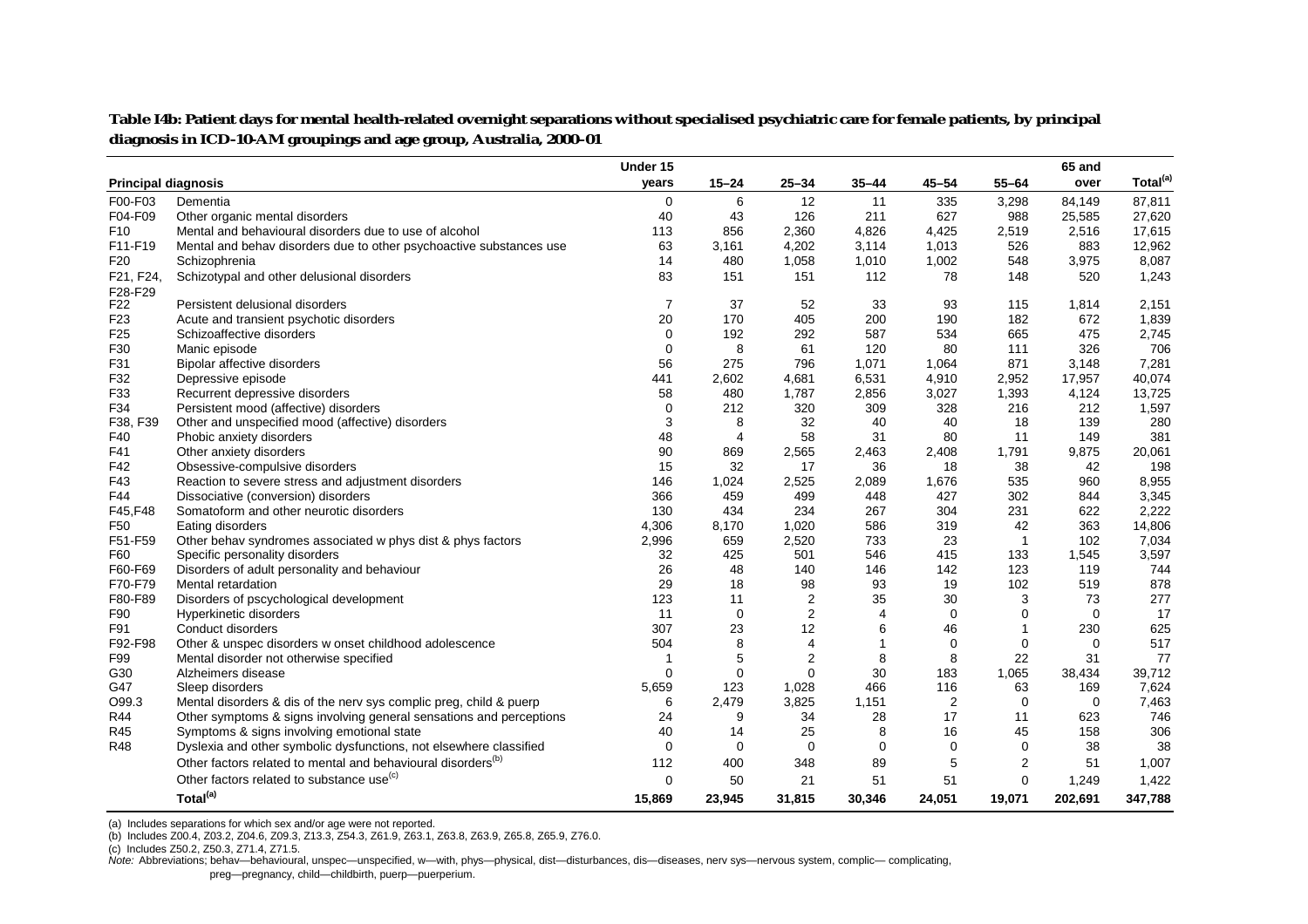|                            |                                                                          | Under 15       |             |                |                |                |                | 65 and       |                      |
|----------------------------|--------------------------------------------------------------------------|----------------|-------------|----------------|----------------|----------------|----------------|--------------|----------------------|
| <b>Principal diagnosis</b> |                                                                          | years          | $15 - 24$   | $25 - 34$      | $35 - 44$      | $45 - 54$      | $55 - 64$      | over         | Total <sup>(a)</sup> |
| F00-F03                    | Dementia                                                                 | 0              | 32          | 8              | 22             | 1,050          | 1,213          | 35,699       | 38,024               |
| F04-F09                    | Other organic mental disorders                                           | $\mathbf 0$    | 915         | 2,382          | 6,871          | 2,798          | 1,369          | 4,145        | 18,480               |
| F <sub>10</sub>            | Mental and behavioural disorders due to use of alcohol                   | $\overline{1}$ | 1.196       | 2,765          | 6,340          | 16,972         | 12,112         | 12,585       | 51,971               |
| F11-F19                    | Mental and behav disorders due to other psychoactive substances use      | 82             | 13,505      | 10,661         | 4,238          | 1,184          | 240            | 237          | 30,147               |
| F <sub>20</sub>            | Schizophrenia                                                            | 137            | 85,261      | 173,519        | 84,334         | 68,532         | 12,951         | 17,961       | 442,695              |
| F21, F24,                  | Schizotypal and other delusional disorders                               | 132            | 5,758       | 4,397          | 1,914          | 3,931          | 178            | 791          | 17,101               |
| F28-F29<br>F <sub>22</sub> | Persistent delusional disorders                                          | $\mathbf 0$    | 1,098       | 2,064          | 1,727          | 2,042          | 663            | 2,377        | 9,971                |
| F <sub>23</sub>            | Acute and transient psychotic disorders                                  | 179            | 4,520       | 3,173          | 1,662          | 791            | 376            | 486          | 11,187               |
| F <sub>25</sub>            | Schizoaffective disorders                                                | 8              | 8,368       | 15,415         | 10,725         | 7,536          | 2,337          | 3,012        | 47,401               |
| F30                        | Manic episode                                                            | 0              | 1,540       | 1,571          | 887            | 831            | 316            | 1,693        | 6,838                |
| F31                        | Bipolar affective disorders                                              | 117            | 10,174      | 15,815         | 15,238         | 12,632         | 7,528          | 10,129       | 71,633               |
| F32                        | Depressive episode                                                       | 714            | 7,173       | 11,612         | 14,336         | 17,030         | 11,120         | 21,021       | 83,006               |
| F33                        | Recurrent depressive disorders                                           | 8              | 1,615       | 2,795          | 4,409          | 6,961          | 4,714          |              | 29,644               |
| F34                        | Persistent mood (affective) disorders                                    | 65             | 831         | 1,121          | 1,374          | 982            | 313            | 9,142<br>471 | 5,157                |
| F38, F39                   | Other and unspecified mood (affective) disorders                         | $\mathbf 1$    | 120         | 119            | 59             | 238            | 18             | $\mathbf 0$  | 555                  |
| F40                        | Phobic anxiety disorders                                                 | $\Omega$       | 148         | 76             | 99             | 76             | 42             | 169          | 610                  |
| F41                        | Other anxiety disorders                                                  | 373            | 788         | 1,503          | 1,225          | 1,337          | 1,066          | 1,216        | 7,508                |
| F42                        | Obsessive-compulsive disorders                                           | 263            | 532         | 632            | 455            | 270            | 306            | $\mathbf 0$  | 2,458                |
| F43                        | Reaction to severe stress and adjustment disorders                       | 701            | 4,604       | 7,862          | 7,818          | 14,441         | 6,849          | 3,049        | 45,324               |
| F44                        | Dissociative (conversion) disorders                                      | 57             | 119         | 58             | 124            | 72             | 35             | 155          | 620                  |
| F45, F48                   | Somatoform and other neurotic disorders                                  | 32             | 76          | 63             | 113            | 273            | 22             | 43           | 622                  |
| F50                        | Eating disorders                                                         | 252            | 721         | 506            | 58             | 12             | $\mathbf 0$    | 8            | 1,557                |
| F51-F59                    | Other behav syndromes associated w phys dist & phys factors              | $\mathbf 0$    | 8           | 90             | 14             | 68             | 23             | 46           | 249                  |
| F60                        | Specific personality disorders                                           | 35             | 1,934       | 4,651          | 2,834          | 893            | 400            | 525          | 11,272               |
| F60-F69                    | Disorders of adult personality and behaviour                             | 27             | 257         | 614            | 321            | 240            | 145            | 183          | 1,787                |
| F70-F79                    | Mental retardation                                                       | 28             | 2,819       | 583            | 2,033          | 1,183          | 214            | 883          | 7,743                |
| F80-F89                    | Disorders of pscychological development                                  | 510            | 1,184       | 131            | 218            | 234            | 10             | 13           | 2,300                |
| F90                        | Hyperkinetic disorders                                                   | 1,199          | 334         | 72             | $\overline{7}$ | $\mathbf 0$    | $\mathbf 0$    | $\mathbf 0$  | 1,612                |
| F91                        | Conduct disorders                                                        | 2,481          | 525         | 84             | 19             | 15             | 113            | 134          | 3,371                |
| F92-F98                    | Other & unspec disorders w onset childhood adolescence                   | 1,045          | 144         | 30             | 51             | 77             | $\mathbf 0$    | 0            | 1,347                |
| F99                        | Mental disorder not otherwise specified                                  | 0              | 21          | 19             | 28             | 20             | $\overline{1}$ | 227          | 316                  |
| G30                        | Alzheimers disease                                                       | 0              | $\mathbf 0$ | $\Omega$       | $\mathbf 0$    | 200            | 787            | 14,742       | 15,729               |
| G47                        | Sleep disorders                                                          | $\Omega$       | 103         |                | 0              | $\overline{2}$ | 2              | $\mathbf{1}$ | 109                  |
| <b>R44</b>                 | Other symptoms & signs involving general sensations and perceptions      | 12             | 22          | 8              | 3              | $\overline{7}$ | $\mathbf 0$    | 8            | 60                   |
| R45                        | Symptoms & signs involving emotional state                               | 0              | 26          | 19             | 36             | 0              | 8              | 34           | 123                  |
|                            | Other factors related to mental and behavioural disorders <sup>(b)</sup> | 825            | 126         | 187            | 319            | 115            | 48             | 15           | 1,635                |
|                            | Other factors related to substance use <sup>(c)</sup>                    | $\mathbf 0$    | $\mathbf 0$ | $\overline{2}$ | 0              | $\overline{7}$ | $\Omega$       | $\mathbf 0$  | $\mathbf{Q}$         |
|                            | Other <sup>(d)</sup>                                                     | 250            | 6,007       | 15,836         | 14,526         | 9,401          | 10,398         | 26,620       | 83,038               |
|                            | Not reported                                                             | -1             | 2,683       | 3,419          | 18,357         | 3,366          | 14,976         | 3,712        | 46,514               |
|                            | Total <sup>(a)</sup>                                                     | 9,535          | 165,287     | 283,863        | 202,794        | 175,819        | 90,893         | 171,532      | 1,099,723            |

Table I5: Psychiatric care days for overnight mental health-related separations with specialised psychiatric care for male patients, by principal **diagnosis in ICD-10-AM groupings and age group, Australia, 2000–01**

(a) Includes separations for which sex and/or age were not reported.<br>(b) Includes Z00.4, Z03.2, Z04.6, Z09.3, Z13.3, Z54.3, Z61.9, Z63.1, Z63.8, Z63.9, Z65.8, Z65.9, Z76.0.

(c) Includes Z50.2, Z50.3, Z71.4, Z71.5.

(d) All other codes not included in the mental health principal diagnosis as listed in Appendix 3.

Note: Abbreviations; behav—behavioural, unspec—unspecified, w—with, phys—physical, dist—disturbances, dis—diseases, nerv sys—nervous system, complic- complicating, preg—pregnancy, child—childbirth, puerp—puerperium.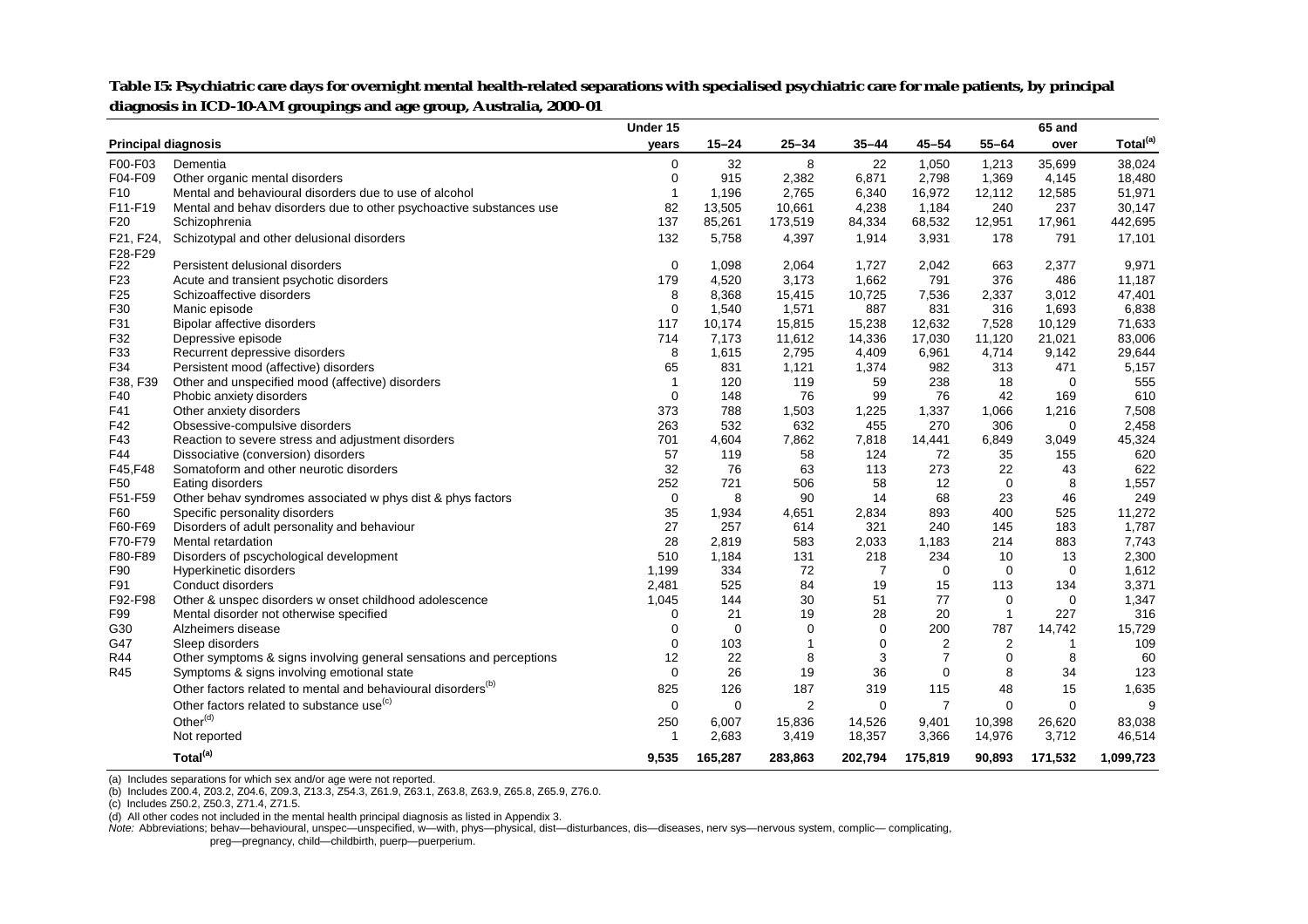|                            |                                                                          | Under 15       |             |             |             |                |             | 65 and      |                      |
|----------------------------|--------------------------------------------------------------------------|----------------|-------------|-------------|-------------|----------------|-------------|-------------|----------------------|
| <b>Principal diagnosis</b> |                                                                          | years          | $15 - 24$   | $25 - 34$   | $35 - 44$   | 45-54          | $55 - 64$   | over        | Total <sup>(a)</sup> |
| F00-F03                    | Dementia                                                                 | $\mathbf 0$    | $\mathbf 0$ | 74          | 325         | 6,196          | 7,122       | 26,942      | 40,659               |
| F04-F09                    | Other organic mental disorders                                           | 23             | 429         | 842         | 4,686       | 3,487          | 1.065       | 5,319       | 15,851               |
| F <sub>10</sub>            | Mental and behavioural disorders due to use of alcohol                   | $\mathbf{1}$   | 877         | 2,650       | 4,064       | 4,417          | 9,374       | 1,805       | 23,188               |
| F11-F19                    | Mental and behav disorders due to other psychoactive substances use      | 42             | 6,663       | 5,668       | 3,530       | 978            | 391         | 335         | 17,607               |
| F <sub>20</sub>            | Schizophrenia                                                            | 128            | 22,101      | 43,074      | 42,385      | 26,708         | 23,182      | 26,192      | 183,770              |
| F21, F24,                  | Schizotypal and other delusional disorders                               | 146            | 3,549       | 2,782       | 1,494       | 1,107          | 201         | 1,076       | 10,355               |
| F28-F29                    |                                                                          |                |             |             |             |                |             |             |                      |
| F22                        | Persistent delusional disorders                                          | $\mathbf 0$    | 413         | 1,303       | 1,666       | 1,621          | 1,226       | 3,832       | 10,061               |
| F <sub>23</sub>            | Acute and transient psychotic disorders                                  | 180            | 2,501       | 3,155       | 1,966       | 1,086          | 496         | 1,024       | 10,408               |
| F <sub>25</sub>            | Schizoaffective disorders                                                | 150            | 5,684       | 13,073      | 18,123      | 10,304         | 6,871       | 8,971       | 63,176               |
| F30                        | Manic episode                                                            | 30             | 1,041       | 1,079       | 1,009       | 1,092          | 543         | 1,540       | 6,334                |
| F31                        | Bipolar affective disorders                                              | 58             | 8,919       | 18,737      | 21,201      | 19,592         | 20,418      | 27,370      | 116,295              |
| F32                        | Depressive episode                                                       | 1,393          | 14,565      | 22,294      | 26,127      | 23,604         | 14,203      | 44,756      | 146,942              |
| F33                        | Recurrent depressive disorders                                           | 108            | 3,998       | 7,988       | 14,682      | 16,906         | 8,802       | 25,991      | 78,475               |
| F34                        | Persistent mood (affective) disorders                                    | 116            | 2,095       | 2,257       | 1,870       | 2,291          | 561         | 809         | 9,999                |
| F38, F39                   | Other and unspecified mood (affective) disorders                         | 3              | 89          | 109         | 148         | 186            | 209         | 258         | 1,002                |
| F40                        | Phobic anxiety disorders                                                 | 50             | 429         | 250         | 380         | 243            | 75          | 259         | 1,686                |
| F41                        | Other anxiety disorders                                                  | 435            | 1,310       | 1,983       | 2,609       | 3,002          | 2,363       | 4,625       | 16,327               |
| F42                        | Obsessive-compulsive disorders                                           | 151            | 673         | 753         | 748         | 772            | 288         | 456         | 3,841                |
| F43                        | Reaction to severe stress and adjustment disorders                       | 1,082          | 9,007       | 10,426      | 10,012      | 5,550          | 2,040       | 2,574       | 40,691               |
| F44                        | Dissociative (conversion) disorders                                      | 156            | 808         | 1,662       | 1,788       | 1,749          | 309         | 80          | 6,552                |
| F45, F48                   | Somatoform and other neurotic disorders                                  | 222            | 102         | 136         | 338         | 217            | 165         | 413         | 1,593                |
| F50                        | Eating disorders                                                         | 1,826          | 16,349      | 6,253       | 2,158       | 752            | 113         | 187         | 27,638               |
| F51-F59                    | Other behav syndromes associated w phys dist & phys factors              | 9              | 539         | 4,092       | 1,562       | 57             | 23          | $\mathbf 0$ | 6,282                |
| F60                        | Specific personality disorders                                           | 339            | 7,211       | 8,351       | 7,278       | 2,687          | 593         | 1,295       | 27,754               |
| F60-F69                    | Disorders of adult personality and behaviour                             | $\mathbf 0$    | 375         | 274         | 499         | 236            | 93          | 21          | 1,498                |
| F70-F79                    | Mental retardation                                                       | 74             | 172         | 703         | 258         | 1,006          | 1,019       | 129         | 3,361                |
| F80-F89                    | Disorders of pscychological development                                  | 136            | 196         | 358         | 45          | 7              | 8           | $\mathbf 0$ | 750                  |
| F90                        | Hyperkinetic disorders                                                   | 88             | 129         | $\mathbf 0$ | $\mathbf 0$ | $\mathbf 0$    | 15          | $\mathbf 0$ | 232                  |
| F91                        | Conduct disorders                                                        | 560            | 578         | 43          | 72          | 166            | $\mathbf 0$ | 49          | 1,468                |
| F92-F98                    | Other & unspec disorders w onset childhood adolescence                   | 473            | 321         | 21          | 5           | $\mathbf 0$    | $\mathbf 0$ | 0           | 820                  |
| F99                        | Mental disorder not otherwise specified                                  | $\overline{2}$ | 211         | 69          | 9           | 92             | 15          | 153         | 551                  |
| G30                        | Alzheimers disease                                                       | $\Omega$       | $\mathbf 0$ | $\mathbf 0$ | $\mathbf 0$ | 224            | 1,118       | 14,976      | 16,318               |
| G47                        | Sleep disorders                                                          | 5              | $\mathbf 0$ | 23          | 25          | -1             | $\mathbf 0$ | 0           | 54                   |
| O99.3                      | Mental disorders & dis of the nerv sys complic preg, child & puerp       | $\mathbf 0$    | 196         | 725         | 343         | 17             | 0           | $\mathbf 0$ | 1,281                |
| R44                        | Other symptoms & signs involving general sensations and perceptions      | $\Omega$       | 42          | 9           | 3           | $\mathbf 0$    | 0           | 55          | 109                  |
| R45                        | Symptoms & signs involving emotional state                               | $\Omega$       | 20          | 15          | 1           | $\overline{7}$ | $\mathbf 0$ | $\mathbf 0$ | 43                   |
|                            | Other factors related to mental and behavioural disorders <sup>(b)</sup> | 642            | 123         | 459         | 454         | 116            | 13          | 5           | 1,812                |
|                            | Other factors related to substance use <sup>(c)</sup>                    | $\mathbf 0$    | $\mathbf 0$ | $\mathbf 0$ | $\mathbf 0$ | $\mathbf 0$    | 11          | $\mathbf 0$ | 11                   |
|                            | Other <sup>(d)</sup>                                                     | 320            | 3,689       | 5,810       | 10,331      | 9,720          | 4,854       | 12,860      | 47,584               |
|                            | Not reported                                                             | $\overline{4}$ | 488         | 1,010       | 635         | 460            | 455         | 3,410       | 6,462                |
|                            | Total <sup>(a)</sup>                                                     | 8,952          | 115,892     | 168,510     | 182,829     | 146,656        | 108,234     | 217,767     | 948,840              |

Table I6: Psychiatric care days for overnight mental health-related separations with specialised psychiatric care for female patients, by principal **diagnosis in ICD-10-AM groupings and age group, Australia, 2000–01**

(a) Includes separations for which sex and/or age were not reported.

(b) Includes Z00.4, Z03.2, Z04.6, Z09.3, Z13.3, Z54.3, Z61.9, Z63.1, Z63.8, Z63.9, Z65.8, Z65.9, Z76.0.

(c) Includes Z50.2, Z50.3, Z71.4, Z71.5.

(d) All other codes not included in the mental health principal diagnosis as listed in Appendix 3.

*Note:* Abbreviations; behav—behavioural, unspec—unspecified, w—with, phys—physical, dist—disturbances, dis—diseases, nerv sys—nervous system, complic— complicating, preg—pregnancy, child—childbirth, puerp—puerperium.